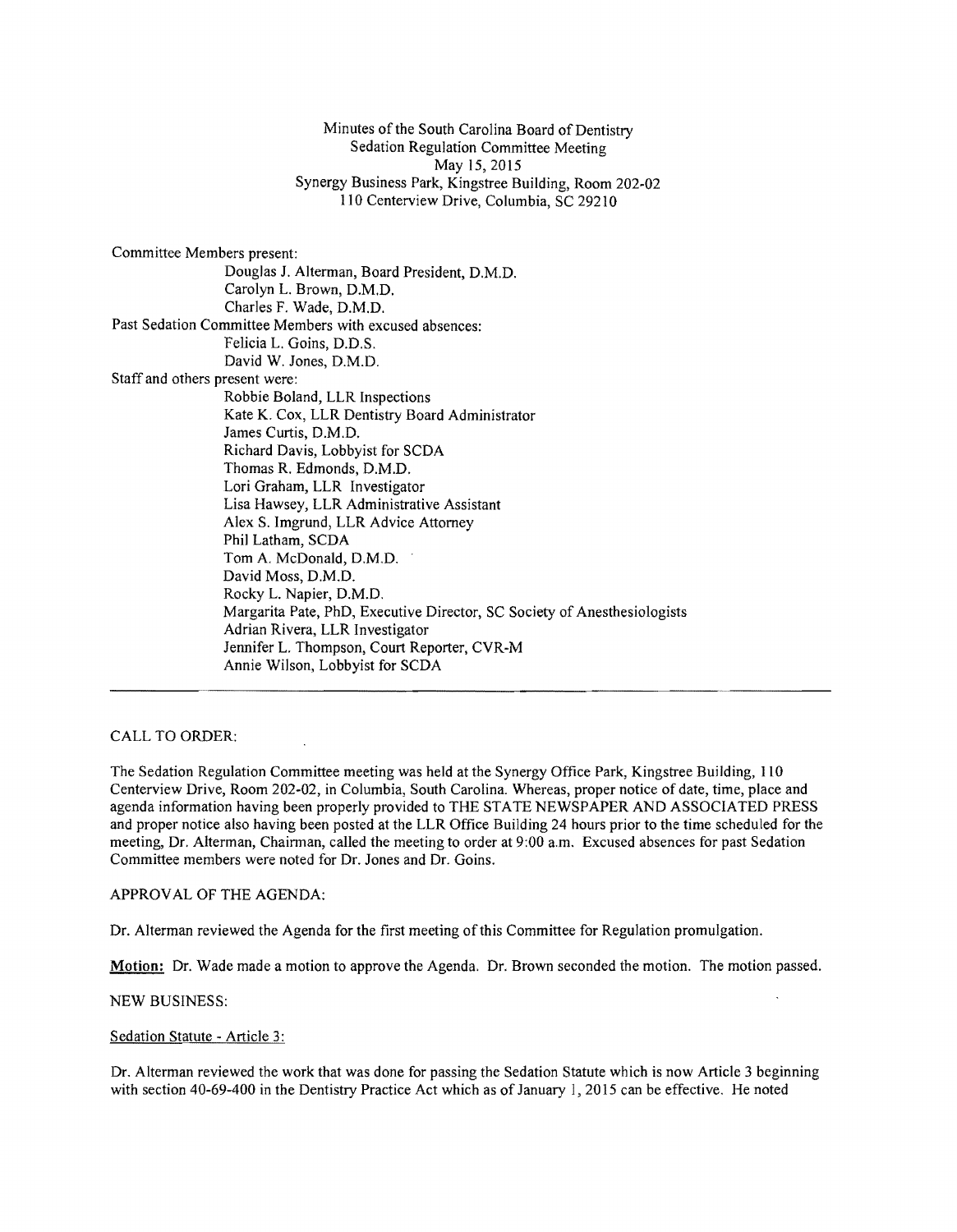Sedation Regulation Committee Minutes May 15,2015 Page two

Article 3 cannot be implemented until Regulations are promulgated and passed by the State Legislature. Mr. Imgrund noted there is already a Notice of Drafting (NOD) filed for this promulgation and a draft of regulations was done by the past advice counsel, Sara McCartha. He reported that the Board's advice, Alex Imgrund, has reviewed this draft for the Committee to use to begin its discussions.

## Topics for Comments for Proposed Sedation Regulations from Stakeholders:

Dr. Alterman opened the floor for comments from attendees by going over a list of thirteen (13) topics for consideration in the regulations. An in-depth discussion followed.

- 1. Education for training in conscious sedation was discussed that ideally would specify what types of programs would be considered accredited or board approved to comply with 40-15-400 sections (C) (l), (D) (I), and (E) (1 and 2). It was discussed that there are accrediting bodies. Cases required were discussed and what documents will clearly direct staff as to what is acceptable. Definitions were discussed as needed and hopefully be placed together in the regulations for the ease of referring to them and definitions when in more than one location need to match word for word.
- 2. Various residencies and diplomate status were discussed to apply to 40-15-400 (F) (4). It was discussed that you need to define residencies. There was discussion to say that the regulations need to say that you only sedate to the level to which you were trained.
- 3. Fee for the permits was discussed and where the fee will be placed in the regulations. Discussion followed on inspecting dentists at their facilities and how many inspections will be required to budget an amount for a fee. Inspecting facilities or dentists was discussed and it was noted the practice act regulates people, not facilities. Some dentists use on facility for one inspection and other dentists might have multiple facilities for inspections. \$200.00 for a permit was suggested for one facility and an additional \$100.00 for extra facilities.
- 4. Inspectors were discussed to support 40-15410 (B) and they would be trained to look from a checklist which has been provided as a guide from the oral surgeons. It was stated that some oral surgeons may help LLR with the training. It was noted that LLR already is prepared to have inspectors for this purpose and Robbie Boland of the LLR Inspection group has met Dr. Alterman.
- 5. Pre-operative and post-operative checklists were discussed regarding inspections to randomly pull some for inspection. Discussion on facilities that might not pass the inspection and have a guideline on what to do. Compliance deadlines need to be set if there was a failure to pass inspection.
- 6. Monitoring was discussed and what would be the documentation to look for.
- 7. Alarms and calibrations were discussed as to what documentation is needed or could there be an on-site test regarding 40-15-410 (E) (1) (b). It was stated that inspectors really cannot do mechanical inspections and are not qualified. It was explained manufactures required some equipment to be serviced every two years. Inspections might just state that the equipment was there.
- 8. Additional specifications for working with the mentally/physically challenged patients was discussed for 40-15-410 (H) (2). It was discussed that there would not be any addition specifications or requirements treating for these patients.
- 9. Additional specifications in regards to 40-15-410 (H) (3). It was discussed that there would not be any addition specifications or CE required.
- 10. CE audit standards being higher for permit holders was discussed and it was decided that is not necessary as 40-15-420 is enough.
- 11. Additional personnel with life support treatments was discussed as to being documented more. It was decided no and that 40-15-430 is part of the record and is on the preoperative or postoperative checklist.
- 12. Documentation of recovery and discharge were discussed and 40-15-430 (C) is fine.
- 13. Timely provision ofrecords under 40-15-450 (A) was discussed as being to make a timely record entry and to do a timely release of records and this section is OK. The group felt that a timely record release is 24 t048 hours.